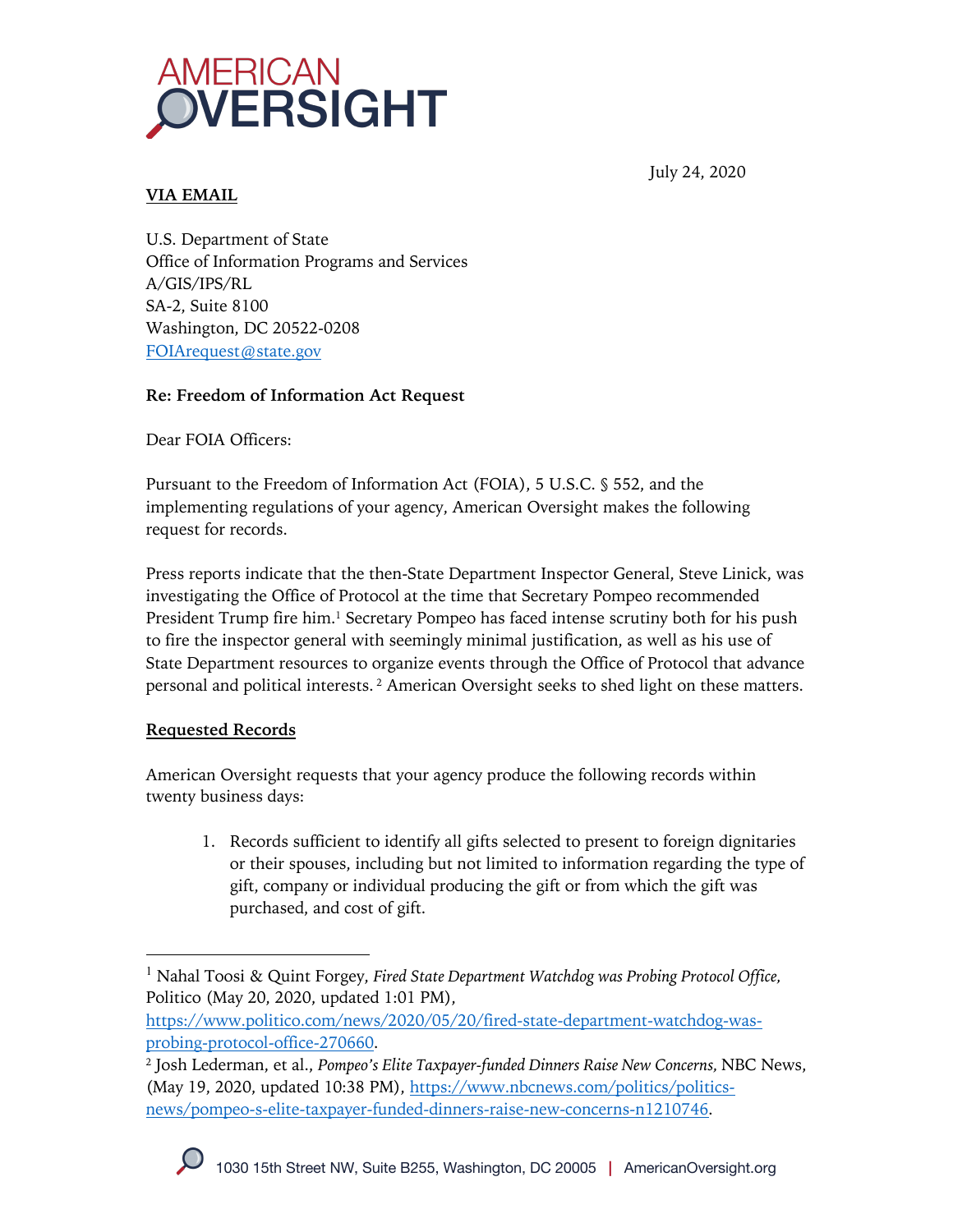American Oversight believes the Gifts Unit within the Office of the Chief of Protocol is positioned to determine where responsive records reside.

To the extent your agency maintains this data in aggregated form, such as in a spreadsheet or within a database or other format that can be readily exported to a spreadsheet, American Oversight requests responsive data in such format. In addition to records in the form of spreadsheets and tables, this request encompasses records in the form of invoices for the purchase of gifts and email communications regarding the selection and purchase of gifts.

2. All email communications of anyone serving in the capacity of Chief of the Gifts Unit in the Office of Protocol with or about Susan Pompeo, including but not limited to communications with her Gmail account. 3

For both items, please provide all responsive records from April 26, 2018, through the date the search is conducted.

# **Fee Waiver Request**

In accordance with 5 U.S.C.  $\frac{1}{5}$  552(a)(4)(A)(iii) and your agency's regulations, American Oversight requests a waiver of fees associated with processing this request for records. The subject of this request concerns the operations of the federal government, and the disclosures will likely contribute to a better understanding of relevant government procedures by the general public in a significant way. Moreover, the request is primarily and fundamentally for non-commercial purposes.

American Oversight requests a waiver of fees because disclosure of the requested information is "in the public interest because it is likely to contribute significantly to public understanding of operations or activities of the government."4 The public has a significant interest in the operations of the State Department, including policies governing personnel and protocol. Records with the potential to shed light on this matter would contribute significantly to public understanding of operations of the federal government, including the role of the Protocol Office under Secretary Pompeo, who has faced scrutiny for using the office to advance personal political interests and firing an inspector general who was reportedly investigating the office. <sup>5</sup> American Oversight is committed to

<sup>&</sup>lt;sup>3</sup> According to press reporting, Mrs. Pompeo has used a personal Gmail account to organize State Department's "Madison Dinners." *See* Josh Lederman, et al., *Pompeo's Elite Taxpayer-funded Dinners Raise New Concerns*, NBC News (May 19, 2020, updated 10:38 PM), https://www.nbcnews.com/politics/politics-news/pompeo-s-elite-taxpayer-fundeddinners-raise-new-concerns-n1210746.

 $4\,5$  U.S.C.  $\frac{5\,52(a)(4)(A)(iii)}{2}$ .

<sup>5</sup> Josh Lederman, et al., *Pompeo's Elite Taxpayer-funded Dinners Raise New Concerns*, NBC News (May 19, 2020, updated 10:38 PM), https://www.nbcnews.com/politics/politicsnews/pompeo-s-elite-taxpayer-funded-dinners-raise-new-concerns-n1210746; Nahal Toosi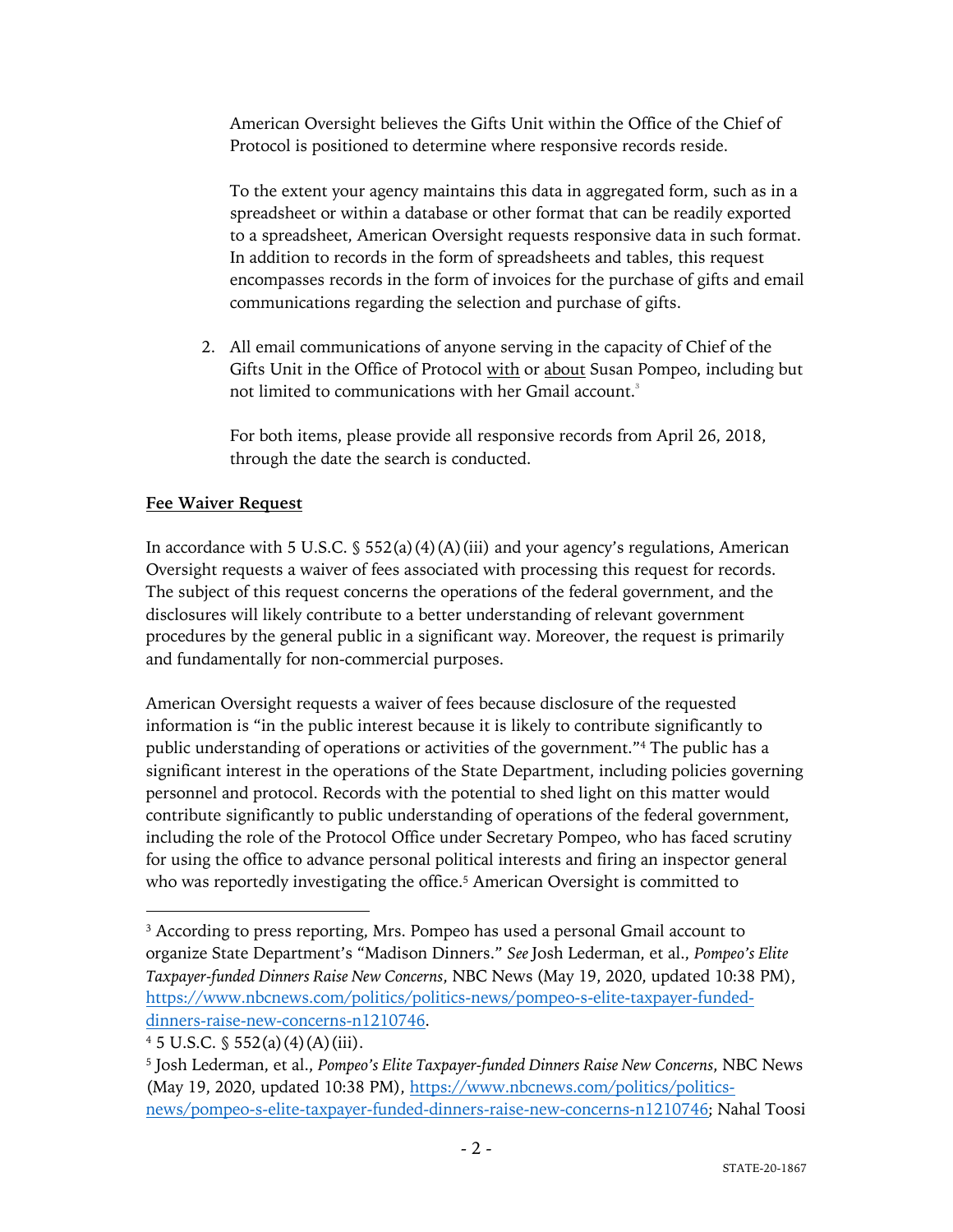transparency and makes the responses agencies provide to FOIA requests publicly available, and the public's understanding of the government's activities would be enhanced through American Oversight's analysis and publication of these records.

This request is primarily and fundamentally for non-commercial purposes.<sup>6</sup> As a  $501(c)(3)$ nonprofit, American Oversight does not have a commercial purpose and the release of the information requested is not in American Oversight's financial interest. American Oversight's mission is to promote transparency in government, to educate the public about government activities, and to ensure the accountability of government officials. American Oversight uses the information gathered, and its analysis of it, to educate the public through reports, press releases, or other media. American Oversight also makes materials it gathers available on its public website and promotes their availability on social media platforms, such as Facebook and Twitter.7

American Oversight has also demonstrated its commitment to the public disclosure of documents and creation of editorial content through numerous substantive analyses posted to its website.8 Examples reflecting this commitment to the public disclosure of documents and the creation of editorial content include the posting of records related to an ethics waiver received by a senior Department of Justice attorney and an analysis of what those records demonstrated regarding the Department's process for issuing such waivers;<sup>9</sup> posting records received as part of American Oversight's "Audit the Wall" project to gather and analyze information related to the administration's proposed construction of a barrier along the U.S.-Mexico border, and analyses of what those records reveal;<sup>10</sup> posting records regarding potential self-dealing at the Department of Housing  $\&$ 

<sup>6</sup> *See* 5 U.S.C. § 552(a)(4)(A)(iii).

<sup>&</sup>amp; Quint Forgey, *Fired State Department Watchdog was Probing Protocol Office,* Politico (May 20, 2020, updated 1:01 PM), https://www.politico.com/news/2020/05/20/fired-statedepartment-watchdog-was-probing-protocol-office-270660.

<sup>7</sup> American Oversight currently has approximately 15,500 page likes on Facebook and 104,300 followers on Twitter. American Oversight, Facebook,

https://www.facebook.com/weareoversight/ (last visited July 23, 2020); American Oversight (@weareoversight), Twitter, https://twitter.com/weareoversight (last visited July 23, 2020).

<sup>8</sup> *News*, American Oversight, https://www.americanoversight.org/blog.

<sup>9</sup> *DOJ Records Relating to Solicitor General Noel Francisco's Recusal*, American Oversight, https://www.americanoversight.org/document/doj-civil-division-response-noel-franciscocompliance; *Francisco & the Travel Ban: What We Learned from the DOJ Documents*, American Oversight, https://www.americanoversight.org/francisco-the-travel-ban-what-we-learnedfrom-the-doj-documents.

<sup>10</sup> *See generally Audit the Wall*, American Oversight,

https://www.americanoversight.org/investigation/audit-the-wall; *see, e.g.*, *Border Wall Investigation Report: No Plans, No Funding, No Timeline, No Wall*, American Oversight, https://www.americanoversight.org/border-wall-investigation-report-no-plans-nofunding-no-timeline-no-wall.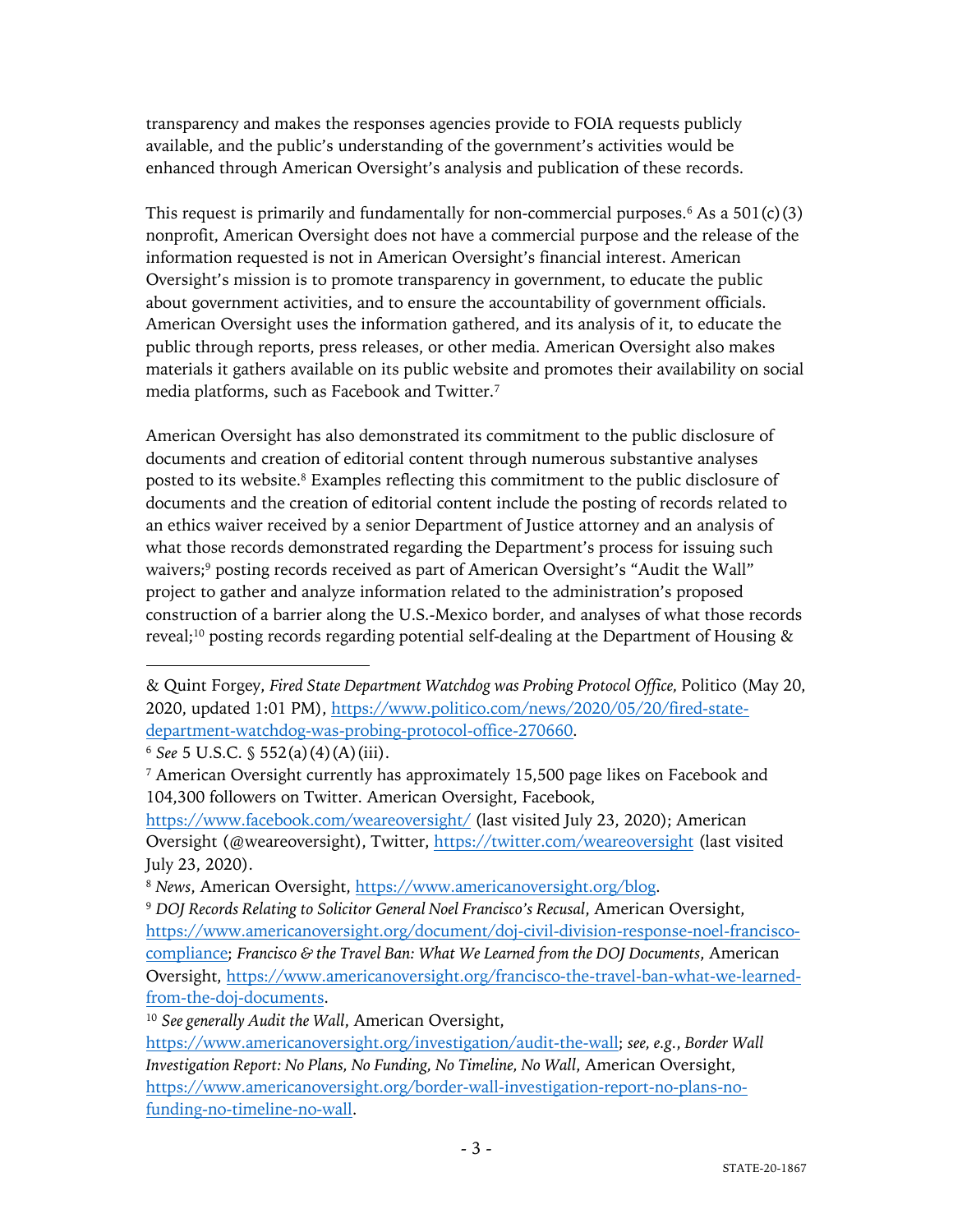Urban Development and related analysis; $11$  posting records and analysis relating to the federal government's efforts to sell nuclear technology to Saudi Arabia;<sup>12</sup> and posting records and analysis regarding the Department of Justice's decision in response to demands from Congress to direct a U.S. Attorney to undertake a wide-ranging review and make recommendations regarding criminal investigations relating to the President's political opponents and allegations of misconduct by the Department of Justice itself and the Federal Bureau of Investigation.<sup>13</sup>

Accordingly, American Oversight qualifies for a fee waiver.

## **Guidance Regarding the Search & Processing of Requested Records**

In connection with its request for records, American Oversight provides the following guidance regarding the scope of the records sought and the search and processing of records:

- Please search all locations and systems likely to have responsive records, regardless of format, medium, or physical characteristics. For instance, if the request seeks "communications," please search all locations likely to contain communications, including relevant hard-copy files, correspondence files, appropriate locations on hard drives and shared drives, emails, text messages or other direct messaging systems (such as iMessage, WhatsApp, Signal, or Twitter direct messages), voicemail messages, instant messaging systems such as Lync or ICQ, and shared messages systems such as Slack.
- In conducting your search, please understand the terms "record," "document," and "information" in their broadest sense, to include any written, typed, recorded, graphic, printed, or audio material of any kind. We seek records of any kind, including electronic records, audiotapes, videotapes, and photographs, as well as letters, emails, facsimiles, telephone messages, voice mail messages, and transcripts, notes, or minutes of any meetings, telephone conversations, or discussions.
- Our request for records includes any attachments to those records or other materials enclosed with those records when they were previously transmitted. To the extent that an email is responsive to our request, our request includes all prior

<sup>11</sup> *Documents Reveal Ben Carson Jr.'s Attempts to Use His Influence at HUD to Help His Business*, American Oversight, https://www.americanoversight.org/documents-reveal-ben-carson-jrs-attempts-to-use-his-influence-at-hud-to-help-his-business.

<sup>12</sup> *Investigating the Trump Administration's Efforts to Sell Nuclear Technology to Saudi Arabia*, American Oversight, https://www.americanoversight.org/investigating-the-trumpadministrations-efforts-to-sell-nuclear-technology-to-saudi-arabia.

<sup>13</sup> *Sessions' Letter Shows DOJ Acted on Trump's Authoritarian Demand to Investigate Clinton*, American Oversight, https://www.americanoversight.org/sessions-letter.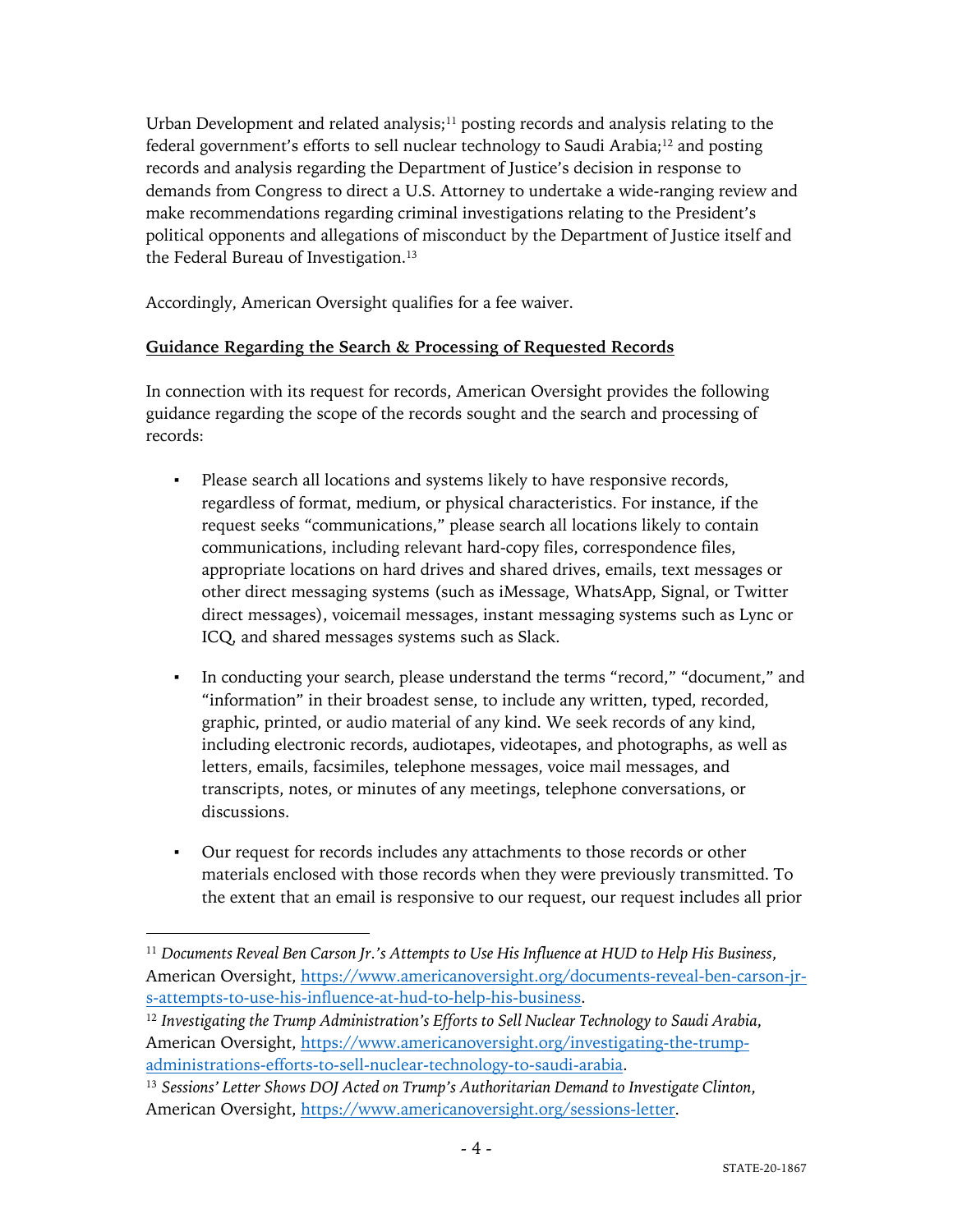messages sent or received in that email chain, as well as any attachments to the email.

- Please search all relevant records or systems containing records regarding agency business. Do not exclude records regarding agency business contained in files, email accounts, or devices in the personal custody of your officials, such as personal email accounts or text messages. Records of official business conducted using unofficial systems or stored outside of official files are subject to the Federal Records Act and FOIA.14 It is not adequate to rely on policies and procedures that require officials to move such information to official systems within a certain period of time; American Oversight has a right to records contained in those files even if material has not yet been moved to official systems or if officials have, by intent or through negligence, failed to meet their obligations.<sup>15</sup>
- Please use all tools available to your agency to conduct a complete and efficient search for potentially responsive records. Agencies are subject to government-wide requirements to manage agency information electronically,16 and many agencies have adopted the National Archives and Records Administration (NARA) Capstone program, or similar policies. These systems provide options for searching emails and other electronic records in a manner that is reasonably likely to be more complete than just searching individual custodian files. For example, a custodian may have deleted a responsive email from his or her email program, but your agency's archiving tools may capture that email under Capstone. At the same time, custodian searches are still necessary; agencies may not have direct access to files stored in .PST files, outside of network drives, in paper format, or in personal email accounts.
- In the event some portions of the requested records are properly exempt from disclosure, please disclose any reasonably segregable non-exempt portions of the requested records. If a request is denied in whole, please state specifically why it is not reasonable to segregate portions of the record for release.
- Please take appropriate steps to ensure that records responsive to this request are not deleted by the agency before the completion of processing for this request. If

<sup>14</sup> *See Competitive Enter. Inst. v. Office of Sci. & Tech. Policy*, 827 F.3d 145, 149–50 (D.C. Cir. 2016); *cf. Judicial Watch, Inc. v. Kerry*, 844 F.3d 952, 955–56 (D.C. Cir. 2016). <sup>15</sup> *See Competitive Enter. Inst. v. Office of Sci. & Tech. Policy*, No. 14-cv-765, slip op. at 8 (D.D.C. Dec. 12, 2016).

<sup>&</sup>lt;sup>16</sup> Presidential Memorandum—Managing Government Records, 76 Fed. Reg. 75,423 (Nov. 28, 2011), https://obamawhitehouse.archives.gov/the-press-

office/2011/11/28/presidential-memorandum-managing-government-records; Office of Mgmt. & Budget, Exec. Office of the President, Memorandum for the Heads of Executive Departments & Independent Agencies, "Managing Government Records Directive," M-12- 18 (Aug. 24, 2012), https://www.archives.gov/files/records-mgmt/m-12-18.pdf.